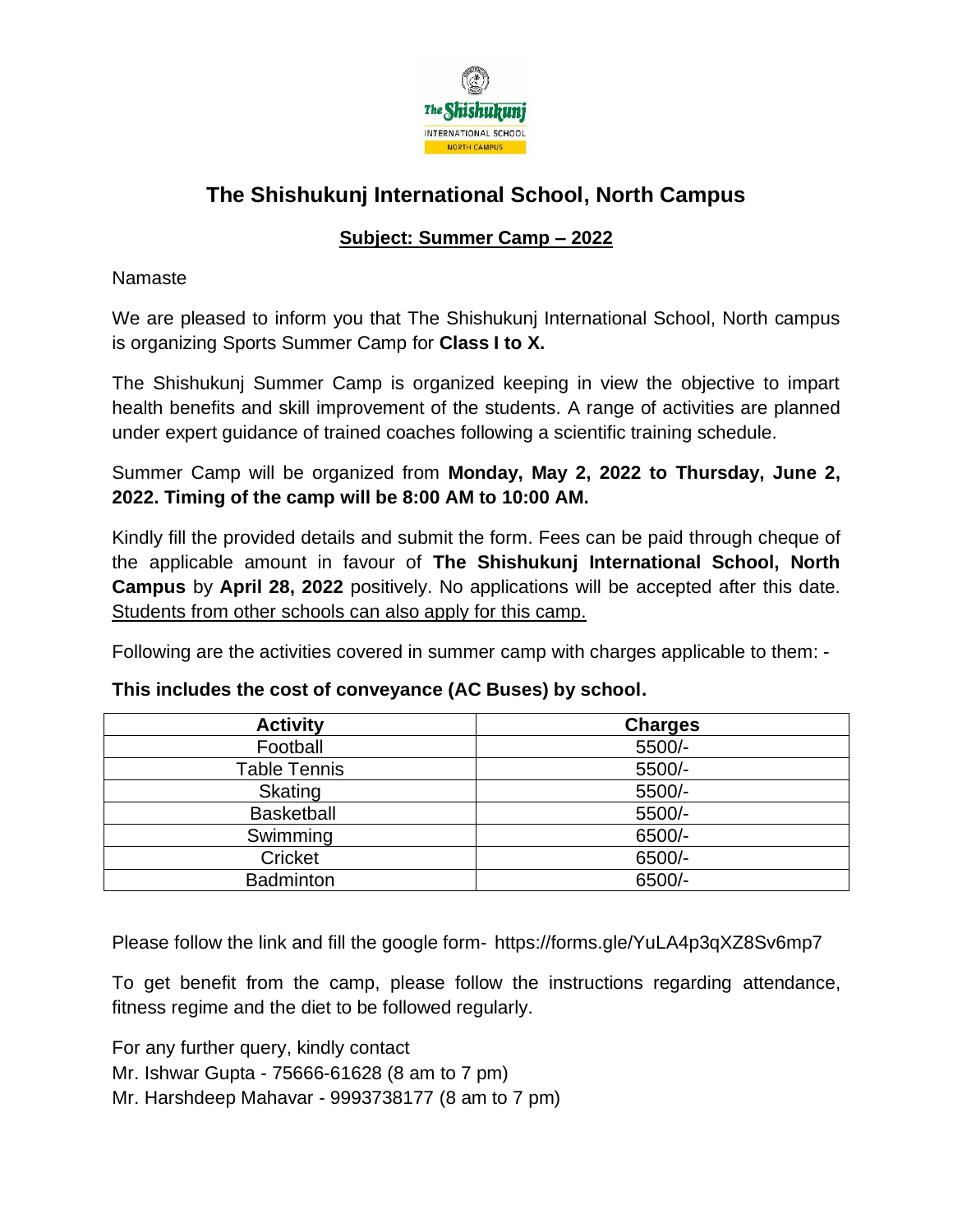

## **SUMMER CAMP (NC) REGISTRATION FORM 2022**

|                                  | Class: ________________________________Date of Birth: ______/___________________                                      | PHOTO |
|----------------------------------|-----------------------------------------------------------------------------------------------------------------------|-------|
|                                  |                                                                                                                       |       |
|                                  |                                                                                                                       |       |
|                                  |                                                                                                                       |       |
|                                  | <u> 1980 - Johann Stoff, amerikan bestein de stad in de stad in de stad in de stad in de stad in de stad in de st</u> |       |
|                                  |                                                                                                                       |       |
| Batch Time: 8:00 AM to 10.00 AM  |                                                                                                                       |       |
|                                  |                                                                                                                       |       |
|                                  | <b>Cheque Details</b>                                                                                                 |       |
| Cheque No.:_____________________ | Cheque Date.: ______________________                                                                                  |       |
|                                  |                                                                                                                       |       |
|                                  |                                                                                                                       |       |

## **Consent Letter**

I \_\_\_\_\_\_\_\_\_\_\_\_\_\_\_\_\_\_\_\_\_\_\_\_\_\_\_\_\_, father / mother of \_\_\_\_\_\_\_\_\_\_\_\_\_\_\_\_\_\_\_\_\_\_\_\_ of class \_\_\_\_\_\_\_\_\_\_\_ hereby give the consent for my ward's participation in the Summer Camp. I shall not hold the school management or the coaches responsible for any unforeseen injury major / minor or any mishap / accident. I have gone through the rules and regulations sent by you.

Student's Signature **Name & Signature of** Date Name & Signature of Parent / Guardian